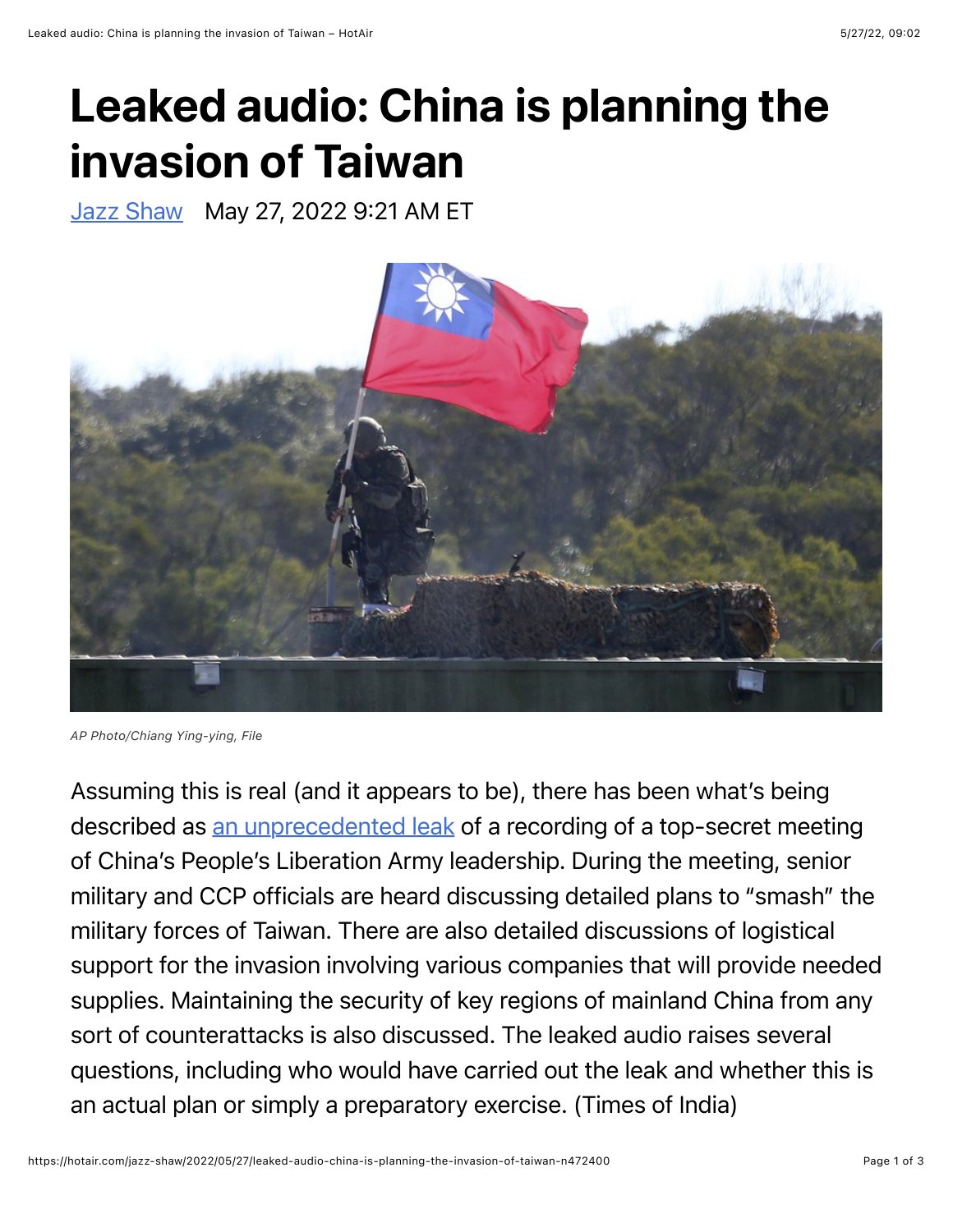An unprecedented and explosive audio leak of a top-secret meeting of the Peoples Liberation Army has revealed China's detailed plan to attack Taiwan.

Experts say that the audio clip posted on the YouTube channel of Lude media appears authentic. This will be the first time since the formation of the People's Republic of China in 1949 that a recording of a top-secret meeting of a military command has been leaked.

Apparently, "allies" within the Communist Party of China (CPC), especially the military ( codename "Thunder") carried out the recording of the meeting that took place on May 14. No wonder the knives are out to nail the source of the leak. The Lude media recording was also posted on the twitter account of Jennifer Zeng @jenniferatntd.

The leak has surfaced when the CPC is apparently experiencing a bitter power struggle ahead of the 20th party congress later this year, which will deliver a new leadership, including the General Secretary of the CPC as well as the standing committee of the Politburo, comprising seven to nine members, forming the core of the party-state for the next five years.

China's military seems to be particularly concerned with the security of the Pearl River Delta area in the Guangdong province. That is the heart of a lot of their manufacturing and tech centers that would be critical in supporting the invasion.

The first question to address here is whether this meeting was a discussion of active plans for an invasion with a targeted date to attack or not. The United States military has a database of invasion plans for every country in the world (including Canada!) should we ever need to go in. The possibility of an attack on Taiwan is always in the background for China, so they very likely go over and refine their strategy on a regular basis. If we're lucky,